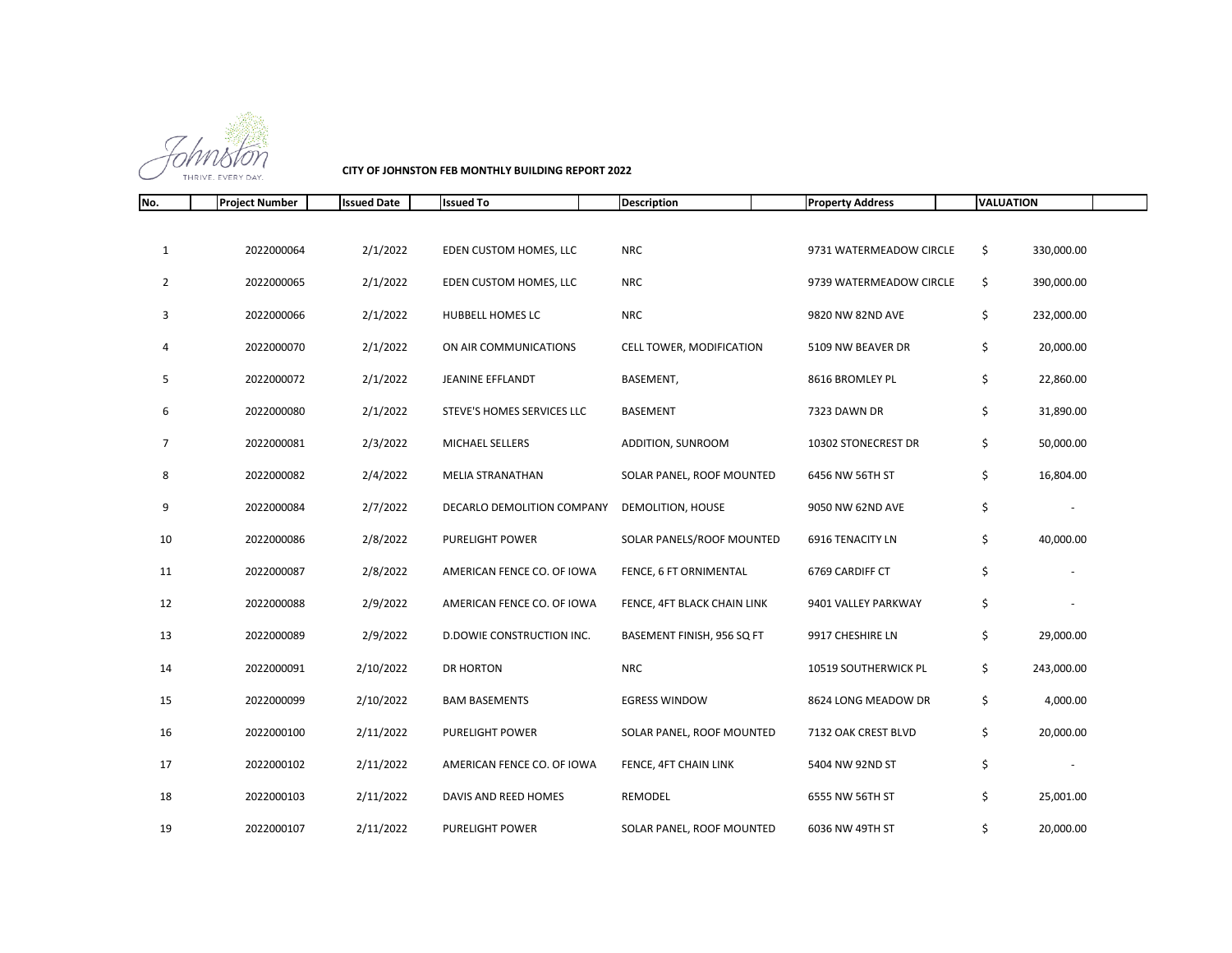| 20 | 2021001061 | 2/11/2022 | DR HORTON                    | <b>NRC</b>                                       | 10324 POWELL Ave      | \$<br>306,000.00   |
|----|------------|-----------|------------------------------|--------------------------------------------------|-----------------------|--------------------|
| 21 | 2021001060 | 2/11/2022 | DR HORTON                    | <b>NRC</b>                                       | 10316 POWELL AVE      | \$<br>277,000.00   |
| 22 | 2022000118 | 2/11/2022 | <b>PURELIGHT POWER</b>       | SOLAR PANEL, ROOF MOUNTED                        | 10586 NW 71ST LN      | \$<br>20,000.00    |
| 23 | 2022000120 | 2/14/2022 | <b>KBS GROUP</b>             | REMODEL, BSMT STAIRS AND KITCHEN 5841 DOGWOOD LN |                       | \$<br>35,000.00    |
| 24 | 2022000122 | 2/14/2022 | <b>CHESNUT SIGNS</b>         | SIGN, BUILDING AND MONUMENT                      | 8460 BIRCHWOOD CT 600 | \$                 |
| 25 | 2022000123 | 2/14/2022 | <b>BARDWELL CONSTRUCTION</b> | <b>BASEMENT FINISH</b>                           | 7634 NW 95TH CT       | \$<br>41,000.00    |
| 26 | 2022000124 | 2/15/2022 | <b>GENESIS HOMES</b>         | <b>NRC</b>                                       | 10056 POWELL AVE      | \$<br>275,000.00   |
| 27 | 2022000125 | 2/15/2022 | <b>GENESIS HOMES</b>         | <b>NRC</b>                                       | 10040 POWELL AVE      | \$<br>277,000.00   |
| 28 | 2021001072 | 2/17/2022 | DR HORTON                    | <b>NRC</b>                                       | 10532 SOUTHERWICK PL  | \$<br>302,000.00   |
| 29 | 2021001071 | 2/17/2022 | DR HORTON                    | <b>NRC</b>                                       | 10524 SOUTHERWICK PL  | \$<br>257,000.00   |
| 30 | 2022000133 | 2/18/2022 | DES MOINES STEEL FENCE       | <b>FENCE</b>                                     | 6270 OAKWOOD HILLS DR | \$                 |
| 31 | 2022000052 | 2/22/2022 | <b>SKYLINE SOLAR</b>         | <b>SOLAR PANEL</b>                               | 7205 EAGEL CREST DR   | \$<br>39,000.00    |
| 32 | 2022000051 | 2/24/2022 | <b>SKYLINE SOLAR</b>         | <b>SOLAR PANEL</b>                               | 7344 NW 86TH ST       | \$<br>50,000.00    |
| 33 | 2022000140 | 2/28/2022 | PURELIGHT POWER              | <b>SOLAR PANEL</b>                               | 5708 NW 92ND CT       | \$<br>15,000.00    |
| 34 | 2021001075 | 2/28/2022 | DR HORTON                    | <b>NRC</b>                                       | 10317 POWELL AVE      | \$<br>272,000.00   |
| 35 | 2021000492 | 2/28/2022 | <b>VILLAS AT CROSSHAVEN</b>  | <b>BASEMENT FINISH</b>                           | 9865 THORTON DR       | \$<br>33,000.00    |
|    |            |           |                              |                                                  | <b>Total</b>          | \$<br>3,673,555.00 |